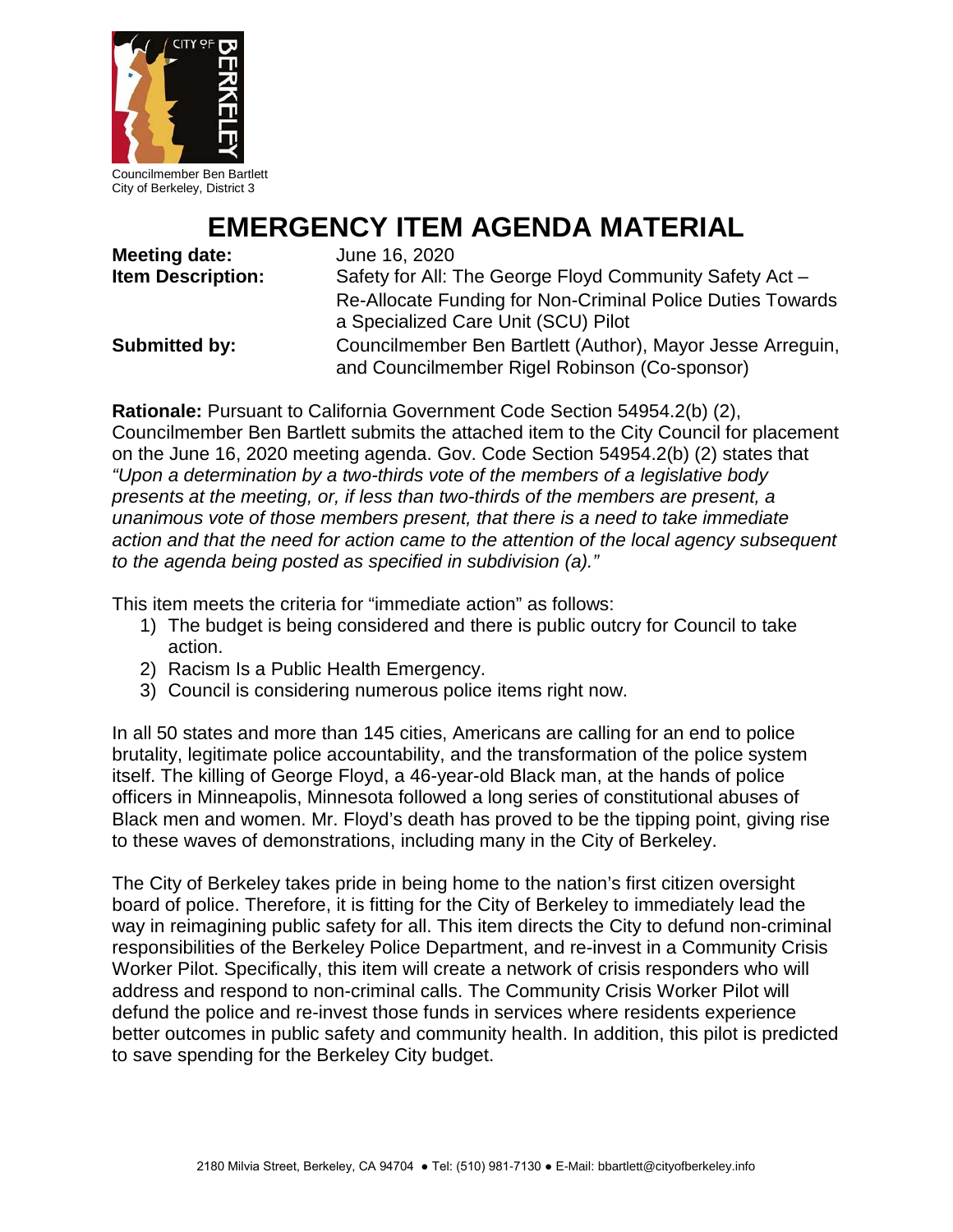

Councilmember Ben Bartlett City of Berkeley, District 3

# CONSENT CALENDAR

June 16, 2020

To: Honorable Mayor and Members of the City Council

From: Councilmember Ben Bartlett (Author), Mayor Jesse Arreguin, and Councilmember Rigel Robinson (Co-sponsor)

Subject: Safety for All: The George Floyd Community Safety Act - Re-Allocate Funding for Non-Criminal Police Duties Towards a Specialized Care Unit (SCU) Pilot

# RECOMMENDATION

Refer to the Thursday, 6/18/2020 Budget & Finance Policy Committee and the FY 2020- 21 Budget Process the reallocation of funds spent on non-criminal activities from the Berkeley Police Department and reinvest in a Specialized Care Unit (SCU) Pilot.

# CURRENT SITUATION

In all 50 states and more than 145 cities, Americans are calling for an end to police brutality, legitimate police accountability, and the transformation of the police system itself.

The police killing of George Floyd, a 46-year-old Black man, and the murders of other Black people have lit a flame that has been brewing for a long time. These events of police brutality gave rise to a wave of demonstrations, including many in the City of Berkeley.

In addition, the Covid-19 pandemic has put a large economic strain on the city of Berkeley. With a 30 million budget shortfall for the 2021 financial year, Berkeley needs to maximize return value, and reallocating funding from the police department's 43% share of the total city budget is an effective way to do so.

In order to better respond to the needs of the Berkeley community, it is critical that the Council takes local-level action on police reform. The City of Berkeley should develop, implement, and enforce a clear and effective roadmap towards making real change, ending anti-Black racism, reducing the use of force, and holding police accountable for their actions.

As a component of the **REDUCE, IMPROVE, RE-INVEST** framework, this item works towards the RE-INVEST goal: *the City should divest from non-criminal police funding and re-invest in a Community Crisis Worker Pilot.* Specifically, this item will create a network of crisis responders who will address and respond to non-criminal calls.

## BACKGROUND

In the current state of policing in the United States, police have an incredibly broad range of responsibilities from responding to non-violent mental health crises to violent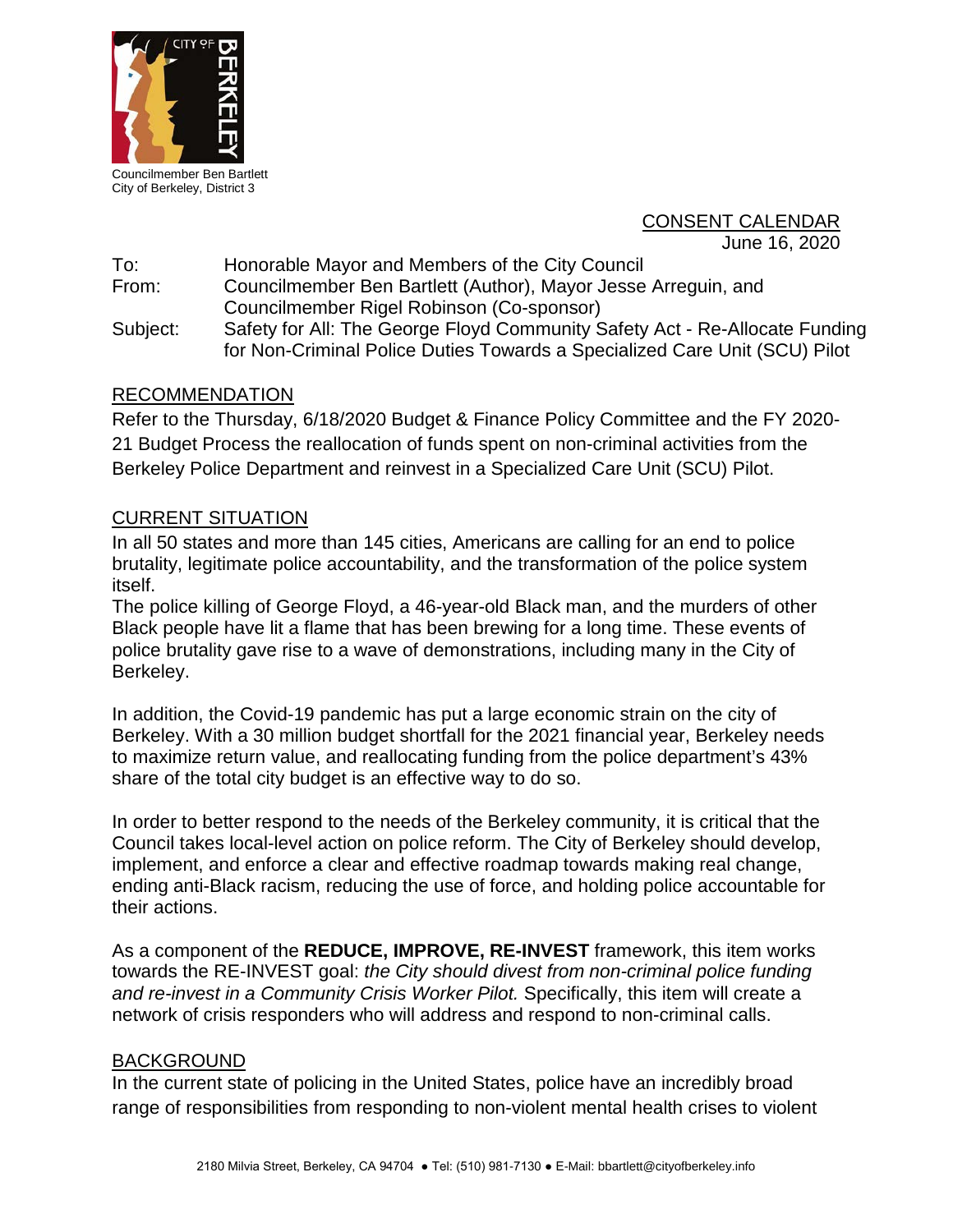

Councilmember Ben Bartlett City of Berkeley, District 3

and criminal calls. A 24-week training academy cannot begin to cover the tools necessary to effectively handle the full gamut of non-violent and non-criminal incidences that arise. Adding to this problem, the Covid-19 pandemic has sharply stalled economic growth. The effects of which have not been seen since the Great Depression. The city of Berkeley is facing nearly a \$30 million dollar budget shortfall. At the same time, the city is projected to experience a dramatic increase in homelessness, persons experiencing trauma, and mental health crises. Each dollar must be spent to maximize the return value. Right now approximately 43% of the city budget is spent on the Berkeley Police Department, yet anecdotal data shows only 20% of police time is spent solving crime. The majority of Berkeley Police Officers' time is spent attending to those experiencing homelessness and mental health crises. **The city should re-allocate resources to a Specialized Care Unit (SCU) consisting of community crisesworkers tasked with responding to non-criminal calls such as mental health, people in crisis, addiction, traffic, etc.**

The Specialized Care Unit would allow the police to focus on investigating and solving crimes while reducing the problem of over-policing black communities. More residents will experience better outcomes in public safety and community health.

Crisis assistance programs have been implemented in other areas of the country with great success. In Eugene, Oregon a program known as Cahoots has been in place for 30 years. In 2019 alone the program responded to 133,000 911 calls, called for police backup only 150 times, and saved the police department an estimated 14-15 million dollars in medical and transportation costs. **Additionally, the Cahoot pilot program only costs approximately \$2.1 million dollars a year, less than 3% of the current Berkeley Police Department Budget.** Likewise, after weeks of recent nationwide protests calling for police reform, Albuquerque Mayor Tim Keller announced the city is creating an alternative department to respond to non-violent calls, like those dealing with mental health and homelessness, addiction, and other issues<sup>1</sup>. A Specialized Care Unit (SCU) pilot program could be implemented and included in the 2021 Berkeley City Budget, with test periods ranging from two to five years. Re-allocating just a small portion of the Berkeley Police Department budget, and responsibilities, to a private organization, can reduce waste in funding, and greatly improve crisis outcomes and achieving civil rights. The selected vendor would work with the Police Department, with

<span id="page-2-0"></span> <sup>1</sup> [https://www.koat.com/article/mayor-keller-announces-civilian-response-department-to-help-with-abq](https://www.koat.com/article/mayor-keller-announces-civilian-response-department-to-help-with-abq-public-safety/32869947)[public-safety/32869947](https://www.koat.com/article/mayor-keller-announces-civilian-response-department-to-help-with-abq-public-safety/32869947)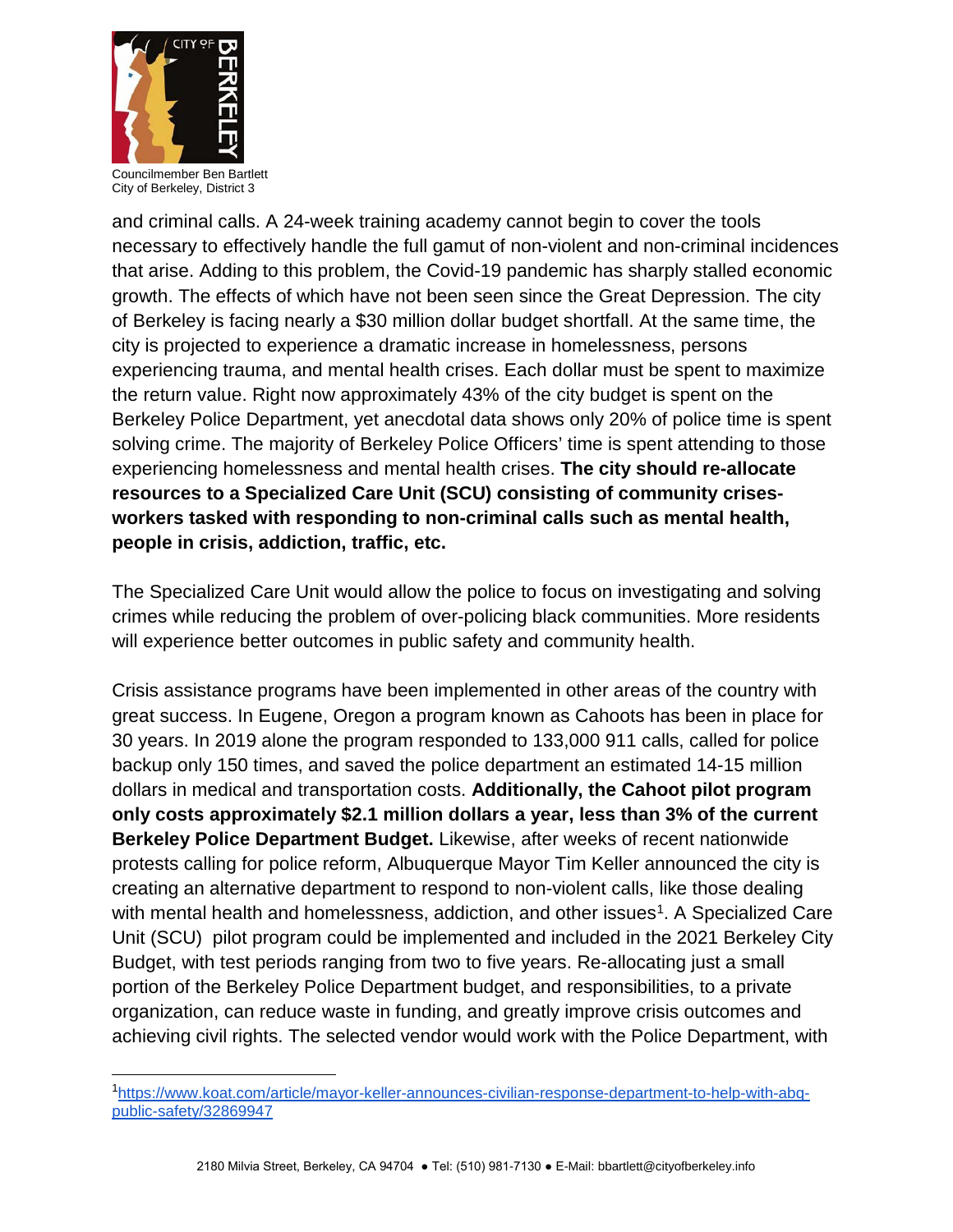

Councilmember Ben Bartlett City of Berkeley, District 3

City Oversight, and complete transparency to the public. The program's success will be specified measured including instances of de-escalation, the number of people in crisis connected to supportive services, etc.

This Specialized Care Unit (SCU) consisting of community crises-workers would deal with 911 calls that the operator deemed non-criminal, that posed no imminent threat to first respondents. The program would employ a combination of trained mental health professionals with several years of experience, as well as EMTs and nurses, none of whom would be armed with weapons. While this program would aim to deal with crises with de-escalation techniques, demonstrations of active aggression may warrant police intervention. In these situations, the pilot program could request police backup, with a peaceful resolution still being the objective.

# REVIEW OF EXISTING PLANS, PROGRAMS, POLICIES, AND LAWS

In San Francisco, CA, the board of supervisors is considering a resolution that would urge the City's civil service commission to prohibit hiring officers with a history of serious misconduct, including, but not limited to complaints on excessive force and racial profiling.[2](#page-3-0) San Francisco Mayor London Breed has also committed to police reforms that will reduce police confrontations with the community. Mayor Breed proposes to divert nonviolent calls of service from the San Francisco Police Department to non-law enforcement, community-based entities who have the professional training and experience to handle these situations.

In Minneapolis, MN, the City Council announced plans to disband its police department and invest in community-based public safety programs. It will begin a year-long process of engaging with every willing community member in the city to develop a new public safety model that is rooted in the needs and interests of their community.<sup>[3](#page-3-1)</sup>

In Eugene, Oregon a program known as CAHOOTS has been providing mobile crisis intervention running for 30 years. It is responsible for handling many situations typically allocated to police nationwide such as crisis intervention, suicide prevention, and nonemergency medical care.3

# OUTREACH OVERVIEW AND RESULTS

 <sup>2</sup> [https://www.pbs.org/newshour/show/san-francisco-may-stop-hiring-cops-with-records-of-](https://www.pbs.org/newshour/show/san-francisco-may-stop-hiring-cops-with-records-of-misconduct?fbclid=IwAR1gBLPHacgDKwz2PF6cdqsfNA0G49Dn1s8SoGBMiexqk8FNVFmdGzYWWWc)

<span id="page-3-0"></span>[misconduct?fbclid=IwAR1gBLPHacgDKwz2PF6cdqsfNA0G49Dn1s8SoGBMiexqk8FNVFmdGzYWWWc](https://www.pbs.org/newshour/show/san-francisco-may-stop-hiring-cops-with-records-of-misconduct?fbclid=IwAR1gBLPHacgDKwz2PF6cdqsfNA0G49Dn1s8SoGBMiexqk8FNVFmdGzYWWWc)

<span id="page-3-1"></span><sup>3</sup> [https://www.forbes.com/sites/tommybeer/2020/06/12/minneapolis-city-council-unanimously-votes-to-replace-police](https://www.forbes.com/sites/tommybeer/2020/06/12/minneapolis-city-council-unanimously-votes-to-replace-police-with-community-led-model/#a5068f71a524)[with-community-led-model/#a5068f71a524](https://www.forbes.com/sites/tommybeer/2020/06/12/minneapolis-city-council-unanimously-votes-to-replace-police-with-community-led-model/#a5068f71a524)

<sup>&</sup>lt;sup>3</sup><https://whitebirdclinic.org/services/cahoots/>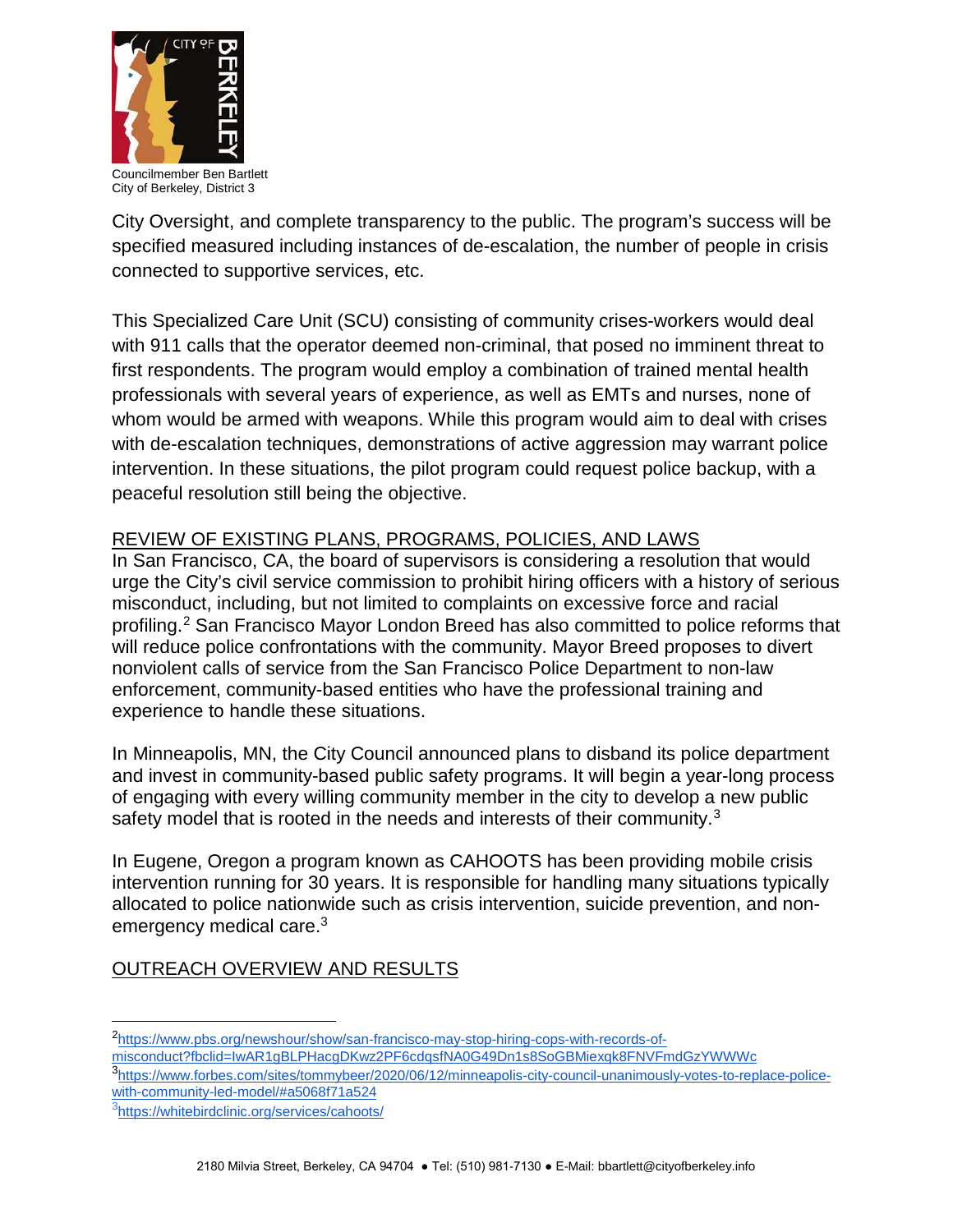

Councilmember Ben Bartlett City of Berkeley, District 3

The District 3 Office has consulted with David Muhammad, who is the Executive Director of the National Institute for Criminal Justice Reform; the former Chief Probation Officer in Alameda County; and the former Deputy Commissioner of Probation in New York City. David Muhammad is a leading expert on criminal justice who has helped inform our response to the current situation.

The District 3 Office has also consulted with Marcus McKinney, the Senior Director of Government Affairs & Public Policy at the Center for Policing Equity.

The District 3 Office has also consulted with Professor Tracey L. Meares, Walton Hale Hamilton Professor and Faculty Director of the Justice Collaboratory at Yale Law School.

# RATIONALE FOR RECOMMENDATION

Transformation of police departments, their role, and relationship to our communities requires a change in culture, accountability, training, policies, and practices. Police departments across the country have policies and practices that breed a culture resulting in killings--like those of George Floyd and of many, many others. These violent behaviors are often rooted in anti-Black racism, and such behavior must stop being acceptable.

To better protect the community from police violence, the City must reallocate funds from Berkeley Police Department's budget towards resources that achieve better outcomes in public safety and community health. It is critical that the Council makes informed legislative decisions that will reduce police footprint, improve current practices of law enforcement, and reinvest in the community. This is a vision for long-term change.

## FISCAL IMPACTS OF RECOMMENDATION

If implemented, a crisis worker pilot program could save the city up to \$14-15 million dollars per year in police expenditures based on the Eugene, Oregon experience with the CAHOOTS program. This would allow for larger cuts to the Berkeley PD budget, while experiencing more prosocial outcomes in the Berkeley Community.

## ENVIRONMENTAL SUSTAINABILITY

We do not expect this recommendation to have significant negative impacts on environmental sustainability.

## OUTCOMES AND EVALUATION

If implemented, a Community Crisis Worker Pilot will take over policing responsibilities for non-criminal activities and the Berkeley Police Department will receive a budget cut to compensate for the program. The program is predicted to increase overall safety for